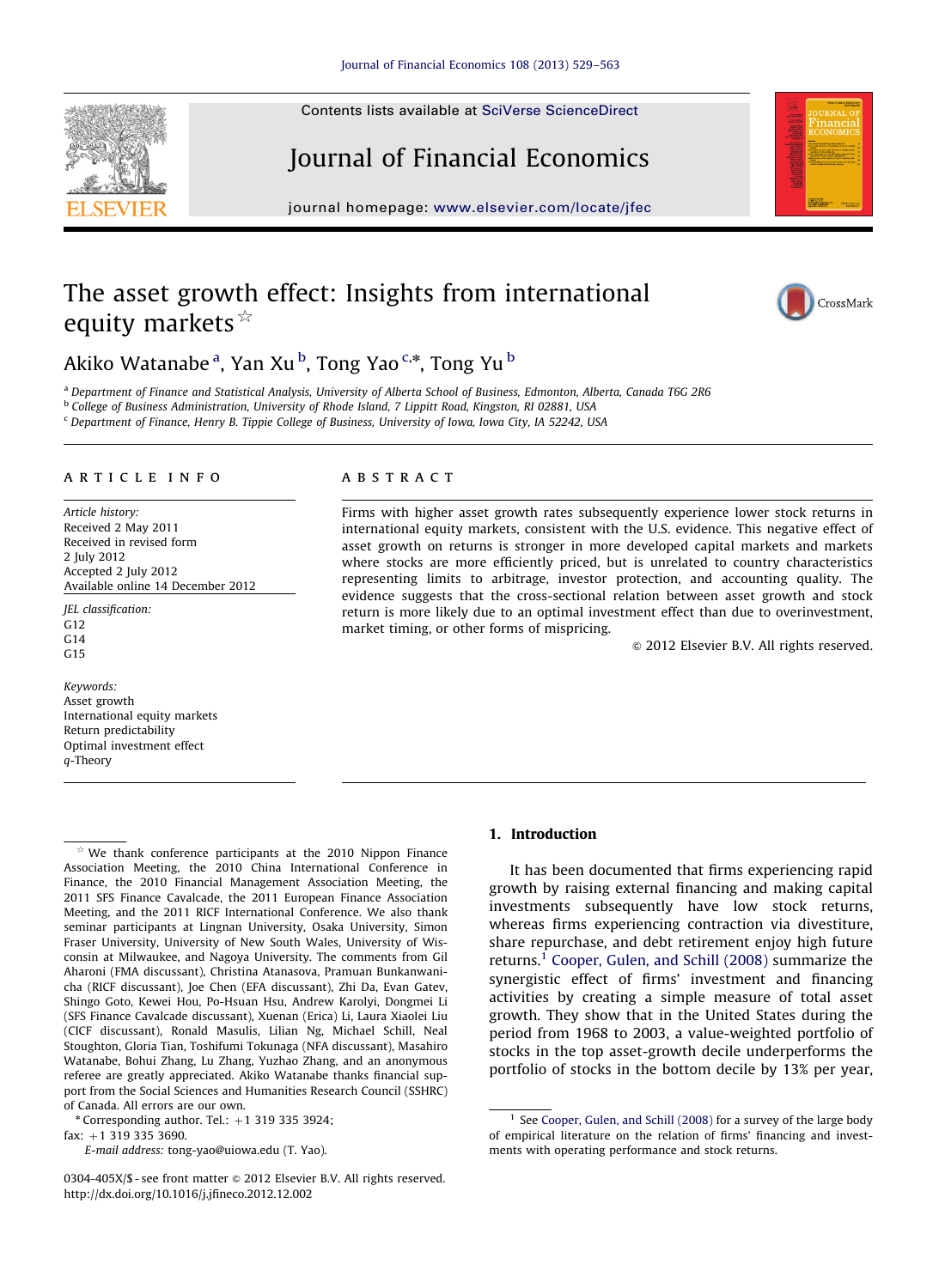and such cross-sectional return difference cannot be explained by standard asset pricing models.

One of the most actively debated issues in the current finance literature is whether the negative effect of investment and financing on stock returns, as highlighted by the asset growth effect, is evidence of market inefficiency or can be viewed as a rational asset pricing result. From the behavioral camp, several mispricing-based explanations have been proposed. These explanations include (1) overinvestment and empire-building tendency of corporate managers (e.g., [Titman, Wei, and Xie, 2004](#page--1-0)), (2) capital structure market timing when raising and retiring external financing (e.g., [Baker and Wurgler, 2002\)](#page--1-0), (3) earnings management prior to financing activities or acquisitions (e.g., [Teoh, Welch, and](#page--1-0) [Wong, 1998a;](#page--1-0) [1998b\)](#page--1-0), and (4) excessive extrapolation on past growth by investors when they value firms (e.g., [Lakonishok, Shleifer, and Vishny, 1994](#page--1-0)).

From the rational asset pricing camp, the explanations center around the association between investment and expected return, albeit with some variations. For example, [Cochrane \(1991](#page--1-0), [1996\)](#page--1-0) and [Liu, Whited, and Zhang \(2009\)](#page--1-0) study the discount rate effect of investments, i.e., firms making large investments are likely to be those with low discount rates. In [Lyandres, Sun, and Zhang \(2008\)](#page--1-0) and [Li,](#page--1-0) [Livdan, and Zhang \(2009\)](#page--1-0), higher investments are associated with lower expected returns via both decreasing return to scale and the discount rate effect. [Berk, Green,](#page--1-0) [and Naik \(1999\)](#page--1-0) and [Carlson, Fisher, and Giammarino](#page--1-0) [\(2004\)](#page--1-0) further argue that firms have reduced risk and expected return after growth options are exercised through capital investments.<sup>2</sup>

It is difficult to empirically distinguish the mispricing hypothesis from the optimal investment hypothesis, because they offer similar predictions on the relation of corporate investments with both future stock returns and firms' future operating performance. To address this issue, recent studies have focused on conditional evidence in the U.S. by examining the effect of investment or financing on stock returns during subperiods or in subsamples of stocks. [Titman, Wei, and Xie \(2004\)](#page--1-0) find that the negative investment-return relation is stronger among firms with greater managerial investment discretion, and is significant only during periods when external corporate governance is weak. [Cooper, Gulen, and Schill \(2008\)](#page--1-0) similarly show that the asset growth effect on stock returns weakens during periods of heightened external corporate oversight, but becomes stronger following higher market returns when investor sentiment is stronger. In addition, [Lipson, Mortal, and Schill \(2011\)](#page--1-0) show that the asset growth effect is greater among stocks with higher arbitrage costs measured by idiosyncratic return volatility.

While these studies favor mispricing-based interpretations, [Li and Zhang \(2010\)](#page--1-0) point out that in the q-theory model of corporate investment, the investment-return linkage should be stronger among firms facing higher investment and financing frictions. Empirically, they find relatively weak evidence for this prediction using various proxies for investments, investment frictions, and arbitrage costs. However, using a more comprehensive set of arbitrage cost measures, [Lam and Wei \(2011\)](#page--1-0) report that the investment friction effect and the limits to arbitrage effect are supported by a similar amount of evidence.

This study investigates the asset growth effect in international stock markets. $3$  We have two goals. The first is to examine whether the negative relation between asset growth and future stock returns exists in financial markets outside the U.S. An affirmative answer would alleviate the concern that the empirical pattern documented in the U.S. is due to chance or data-snooping. Second, we use the international data to evaluate the plausible economic causes of the asset growth effect. Our approach builds upon [Li and Zhang \(2010\)](#page--1-0) and [Lam and Wei \(2011\)](#page--1-0), but the large variation in the asset growth effect across countries and the large dispersion of country characteristics enable us to perform a new set of tests for evaluating competing theories.

Using the Datastream-Worldscope data spanning the period from 1982 to 2010, we find evidence of a significant asset growth effect in the international equity markets. When we pool stocks across 42 countries outside the U.S. and sort them into equal-weighted decile portfolios based on annual asset growth rates (AG), the bottom AG decile outperforms the top decile by a significant 6.43% in the following year. When we form equalweighted AG-sorted portfolios within each of the 42 countries, the return spread between the bottom and top AG portfolios, averaged across countries, is also significantly positive at 3.50% per year. The returnpredictive power of asset growth remains significant after controlling for size, book-to-market, momentum, and operating profitability. We also find that the magnitude of the asset growth effect varies substantially across countries. For example, the equal-weighted annual return spreads between the bottom and top AG portfolios formed within each country range from  $-11\%$  to 11%. The return spreads are positive in 30 countries (including the U.S.) but negative in 13 countries. Such cross-country divergence provides a rich ground for testing various hypotheses on the cause of the asset growth effect.

Our cross-country analysis centers around two contrasting ideas that link the asset growth effect to various country characteristics in opposite ways. First, if the asset growth effect is due to mispricing, one would expect it to be stronger in countries where stocks are less efficiently priced and in countries where mispricing is difficult to arbitrage away. Further, if managerial empire-building, capital structure market timing, or accounting manipulation is behind

 $2$  In addition, several empirical studies, such as [Agrawal, Jaffee,](#page--1-0) [and Mandelker \(1992\),](#page--1-0) [Ikenberry, Lakonishok, and Vermaelen \(1995\),](#page--1-0) [Loughran and Ritter \(1995\),](#page--1-0) [Rau and Vermaelen \(1998\),](#page--1-0) and [Richardson](#page--1-0) [and Sloan \(2003\),](#page--1-0) have subscribed to one or multiple mispricing-based explanations. Several other studies have provided empirical evidence consistent with the optimal investment effect; see, for example, Anderson and Garcia-Feijóo (2006), [Fama and French \(2006\)](#page--1-0), and [Xing](#page--1-0) [\(2008\)](#page--1-0).

Throughout the paper, we use the term "country" and "market" interchangeably with the understanding that some markets, such as Hong Kong, are not sovereign countries.